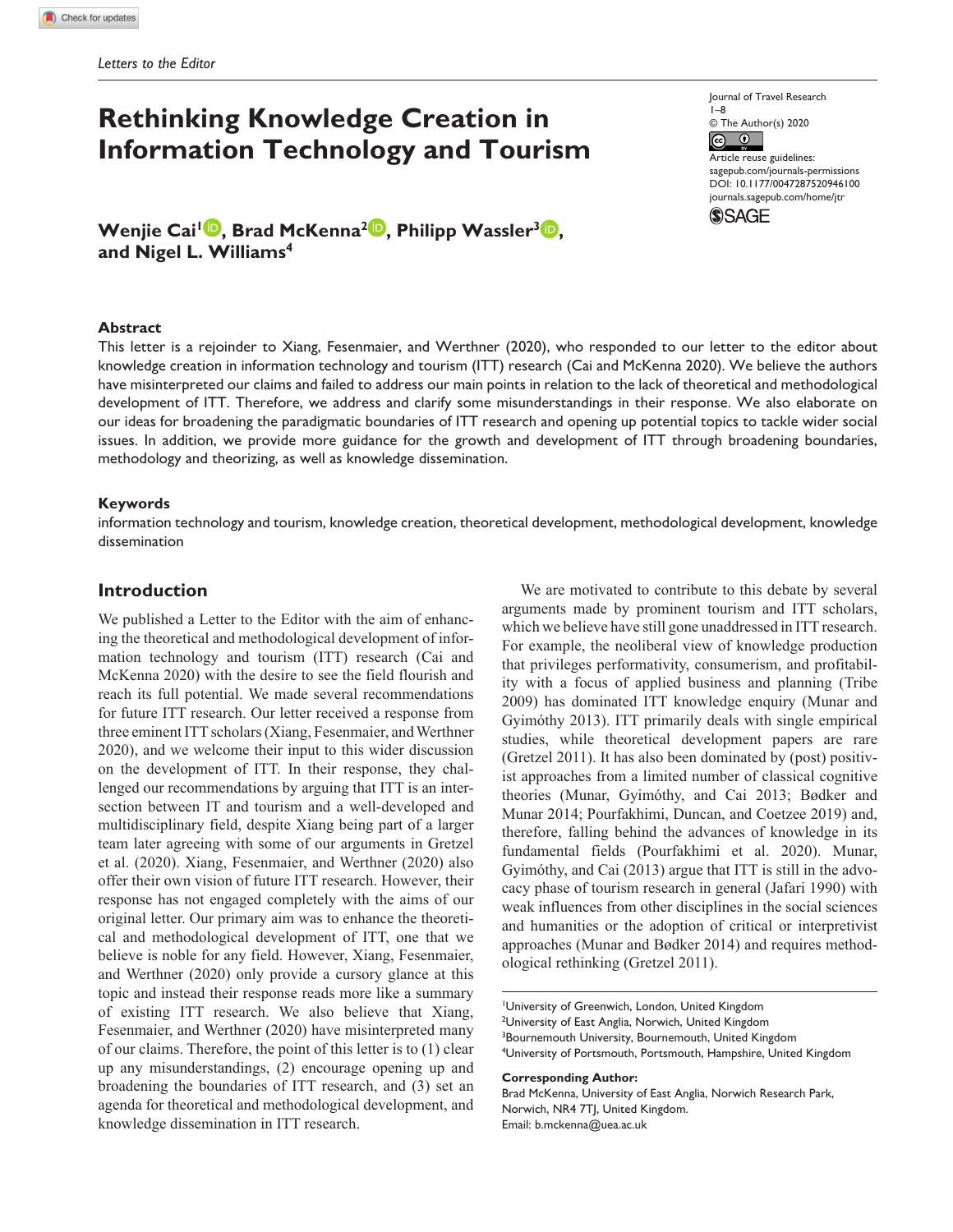# **Response to the Critical Reflection**

In responding to our claim that ITT needs more theoretical development, Xiang, Fesenmaier, and Werthner (2020) cite several papers that they claim have made contributions to theory (e.g., Buhalis 1998; Buhalis and Law 2008; Wang et al. 2010; Xiang 2018; Staab et al. 2002; Werthner and Ricci 2004). However, on our assessment, many of these articles are more descriptive than theoretical, that is, defining topics, and contain no theoretical development on their own. For example, Xiang (2018) identifies the "Age of Digitization" and the "Age of Acceleration," which is a description or categorization of socio-technological trends but is not a contribution in the form of a theoretical invalidation, extension, or reframing (Whetten 1989). Definitional and typological studies are a major foci in tourism studies (Xiao and Smith 2006) but can only make a contribution to knowledge if they contain theoretical development via the identification of new concepts or relationships among existing concepts (Jaakkola 2020). Other scholars have found a similar lack of theory in ITT; for example, Yung and Khoo-Lattimore (2019) in their virtual reality literature review, and Munar, Gyimóthy, and Cai (2013) claim that many papers do not go beyond descriptions. Therefore, it is important for researchers to understand what constitutes theory, and what does not (Sutton and Staw 1995).

Xiang, Fesenmaier, and Werthner (2020) claim that we said the *Journal of Information Technology and Tourism* (JITT), the *Journal of Hospitality and Tourism Technology* (JHTT), and *ENTER* represent the whole field of ITT. However, we did not make such a claim. In our original letter, we acknowledged that many ITT papers are published in leading tourism and hospitality journals. We also acknowledge there are several prominent books and book chapters. Although ITT is a widely published field, it is over-focused in applied research and lacks in critical engagement of social issues and theoretical development. Xiang, Fesenmaier, and Werthner (2020) cite a large number of examples of ITT research. By doing so, they have proven our point about ITT being overly focused on the applied aspect of IT, as the majority of their cited papers fall into this category. By ignoring non–business related ITT research, we believe this limits the scope and potential of the field. We suggest that new avenues of non–business related ITT research could involve a critical turn in ITT, ethics, well-being, fake news, and the digital divide.

Xiang, Fesenmaier, and Werthner (2020) claim that we said ITT is a subfield of Information Systems (IS). However, we never used the term *subfield*. This misunderstanding may have come from our use of the term "parent discipline," although we also used the term "reference discipline" (Baskerville and Myers 2002). They also claim that we are naïve to suggest that ITT research finds its primary reference in IS. Gretzel et al. (2020) argue that ITT is the intersection between IT and tourism, which is exactly our point. IT is a

concept formed by many academic disciplines such as computer science, software engineering, and IS. Despite this, Xiang, Fesenmaier, and Werthner (2020) and Gretzel et al. (2020) seem to go to great lengths to avoid saying that ITT uses IS as a reference discipline, while mentioning other IT-related reference disciplines such as computer science and engineering. We are puzzled by this omission as tourism and IS are both social science disciplines and share the common inquiry toward technology. Tourism and IS are more closely related than some of the other disciplines they mention (Hassan-Montero, Guerrero-Bote, and De-Moya-Anegón 2014). The omission is more surprising because there is a large body of ITT research that has drawn from two prominent theories developed from IS: the Technology Acceptance Model (TAM), and the Unified Theory of Acceptance and Use of Technology (UTAUT). These theories are also used for what Gretzel et al. (2020) claim is a lack of creativity and originality in ITT as it has primarily been focused on analyzing existing IT solutions and technology adoption and acceptance. While ignoring the contribution of IS, they mention other fields such as data science and digital sociology, which fails to recognize that IS researchers have also focused on these topics (e.g., Jones and Karsten 2008; Agarwal and Dhar 2014), which demonstrates that ITT researchers should not ignore IS as a reference discipline. In Scopus's CiteScore metric, JITT and JHTT have subject area classifications of Tourism, Leisure and Hospitality Management, Computer Science Applications, and IS, further demonstrating the influence of IS on ITT research.

We further argue that ITT can draw from IS because of its focus on technology within social, historical, cultural, political, and business contexts (van Dijk et al. 2011; Hirschheim and Klein 2003). We disagree that referencing IS would narrow the focus of ITT; in fact, it is quite the opposite, we believe it would broaden its scope, potential research routes, and outlets for ITT. Xiang, Fesenmaier, and Werthner (2020) also refer to ITT as drawing on the computer science discipline. We do not dispute this, and agree that ITT research can also learn from computer science and other related disciplines. However, we believe ITT researchers can explore alternative realities of ITT phenomena, and for this reason, we suggested a reference to IS theoretical developments. IS is different from other IT-related disciplines as it focuses on applications (the "soft" issues) of technology rather than the fundamentals of the technology itself (the "hard" issues). Computer scientists and systems engineers research the technology itself, whereas IS researchers look away from the technology to the impacts it has on a broad range of contexts, which is why IS has been seen more as a social science discipline rather than a science of engineering (Avison and Elliot 2006). IS has drawn from a large "diversity of theory from reference disciplines, including economics, mathematics, linguistics, semiotics, ethics, political science, psychology, sociology and statistics, along with computer science" (Avison and Elliot 2006, p. 8). We agree it is important that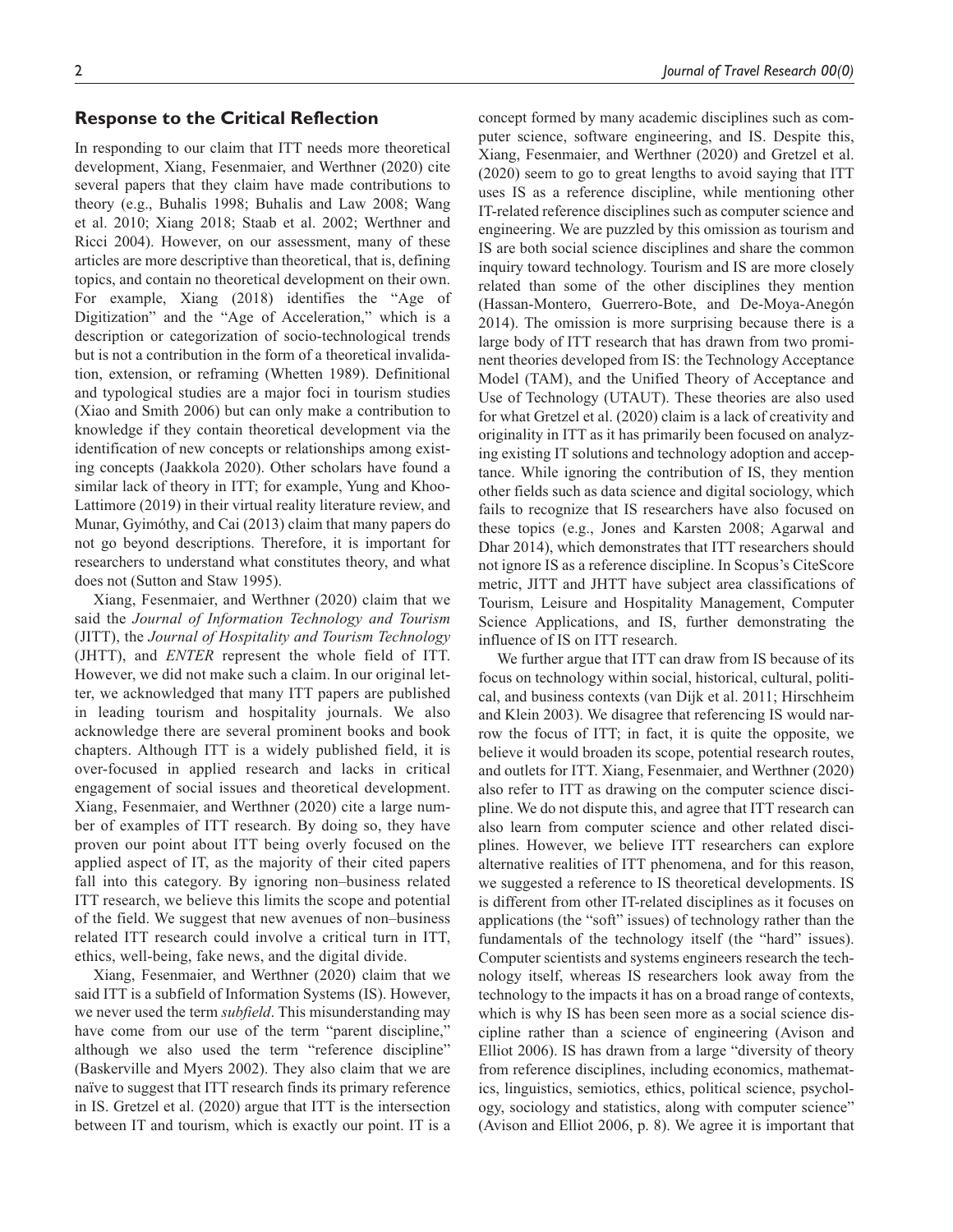ITT can continue to discuss the "hard" issues drawing from computer science, but is also perfectly placed to research the "soft" issues by drawing from IS. For example, using anthropological approaches to study IT (Avison and Myers 1995). Xiang, Fesenmaier, and Werthner (2020) claim that ITT is a practical discipline, which may explain the lack of theoretical contribution in many papers. IS also has its origins in problem-solving of practical issues, but the application of practical knowledge does not mean neglecting theory (Hirschheim and Klein 2003).

We do not disagree with topics proposed in Xiang, Fesenmaier, and Werthner (2020) vision, and in particular, the pandemic will require new research perspectives into ITT. However, in our original letter, we suggested a deeper alignment with new theoretical frameworks and methodological approaches that, unfortunately, Xiang, Fesenmaier, and Werthner (2020) have not addressed beyond a few passing statements. We think this is very important for the growth of ITT research, so we reinforce our ideas in this letter.

## **Broaden and Open Boundaries of ITT**

We call for ITT researchers to reexamine the paradigmatic boundaries and broaden the research sphere of ITT. We argue that knowledge production in ITT should go above the confirmatory and reproductive pattern, and engage in more debates through theorizing with other knowledge traditions (Pritchard and Morgan 2007). As we mentioned in our original letter, ITT has several dedicated journals, conferences, and research communities. However, Munar, Gyimóthy, and Cai (2013) argue that these are driven by applied business research agendas with a close circle of actors who hold editorial positions and who perpetuate particular ontological views and act as gatekeepers for knowledge production. As the hub of ITT knowledge production, the aims and scope in JITT and JHTT, as well as the call for papers in the ENTER conference continue to reflect the privilege of applied and business-orientated research. Much focus on the scope and themes are definitional and typological. While valuing the importance of these articles, we believe that we should treat IT artifacts more than just a "black box" (Benbasat and Zmud 2003; Agarwal and Lucas 2005), as technology has been woven into the fabric of tourism (Xiang 2018). It is essential now to critically examine IT in tourism ontologically and discuss how ITT can engage with philosophical and theoretical development.

As key gatekeepers of knowledge production, board members and editorial teams in key journals and knowledge networks should engage more with reflexive self-critique (Hall 2004; Airey et al. 2015) and encourage young academics and alternative voices to debate and reflect the nature of ITT, and engage with other fields and disciplines outside ITT to push the paradigmatic boundaries. Pritchard and Morgan (2007) observe that tourism management communities are too certain in their cozy orthodoxies and resist

engaging with other traditions in the epistemological shift. The maturing of a field is associated with its shifting boundaries (DeSanctis 2003).

COVID-19 and the George Floyd protests both show the intersectional nature of crises that requires a critical, inclusive ITT response that encourages voices that are unrepresented and silenced (Hollinshead 1999). Emerging evidence suggests that the impact of race and income inequalities may result in higher death rates for minorities from COVID-19 (Kirby 2020) and law enforcement encounters (Galea and Abdalla 2020). The responses to these crises have societal implications that require ITT to critically reflect on its ontological foundations. The emerging COVID-19 "new normal" will require new individual and organizational norms around health, equality, travel and communications, for example, understanding E-mindfulness in a post-pandemic world (Stankov, Filimonau, and Vujičić 2020), and a recent call for papers in a special issue in "Digital Technology, Tourism and Geographies of Inequality" in *Tourism Geographies*. Beyond micro-level customer/provider routines, researchers may wish to challenge the growth assumptions inherent in the current business and management focus of ITT which can have negative environmental and social impacts (Prideaux, Thompson, and Pabel 2020). As we seek to reopen national borders closed by COVID-19 to tourists (<https://reopen.europa.eu/en>), the future ITT research may incorporate noncapitalist growth perspectives such as ecofeminism that seeks to jointly address the exploitation of both women and the environment that can result from increasing visitor numbers (James, Condie, and Lean 2019). Similarly, the issues of social justice that have sparked global protests have encouraged organizations to reflect on their societal role. While technology in ITT has been championed as emancipatory for individuals, organizations, and institutions, ITT researchers have paid less attention to the unethical use of technology by enterprises (such as dark patterns) (Harviainen, Paavilainen, and Koskinen 2019) or its role in facilitating discriminatory practices (Ahuja and Lyons 2019). Reflexive, critical ITT research may begin to explore and address the interconnected nature of social, digital, and economic inequalities in Tourism.

Positioned as an interdisciplinary field, ITT is currently a domain in which technology, innovation and management theories are applied. However, there is little evidence that ITT research advances the knowledge and influences the discourse in the field of technology, innovation, and management. Although we acknowledge some ITT studies are published in the disciplines of computer science and information systems, most ITT studies are still predominantly published and presented in tourism journals and conferences. To challenge this unequal power dynamic in ITT knowledge production, ITT researchers should go beyond only publishing and presenting in the tourism field. This not only helps to strengthen the awareness and recognition of ITT research in other knowledge disciplines, but also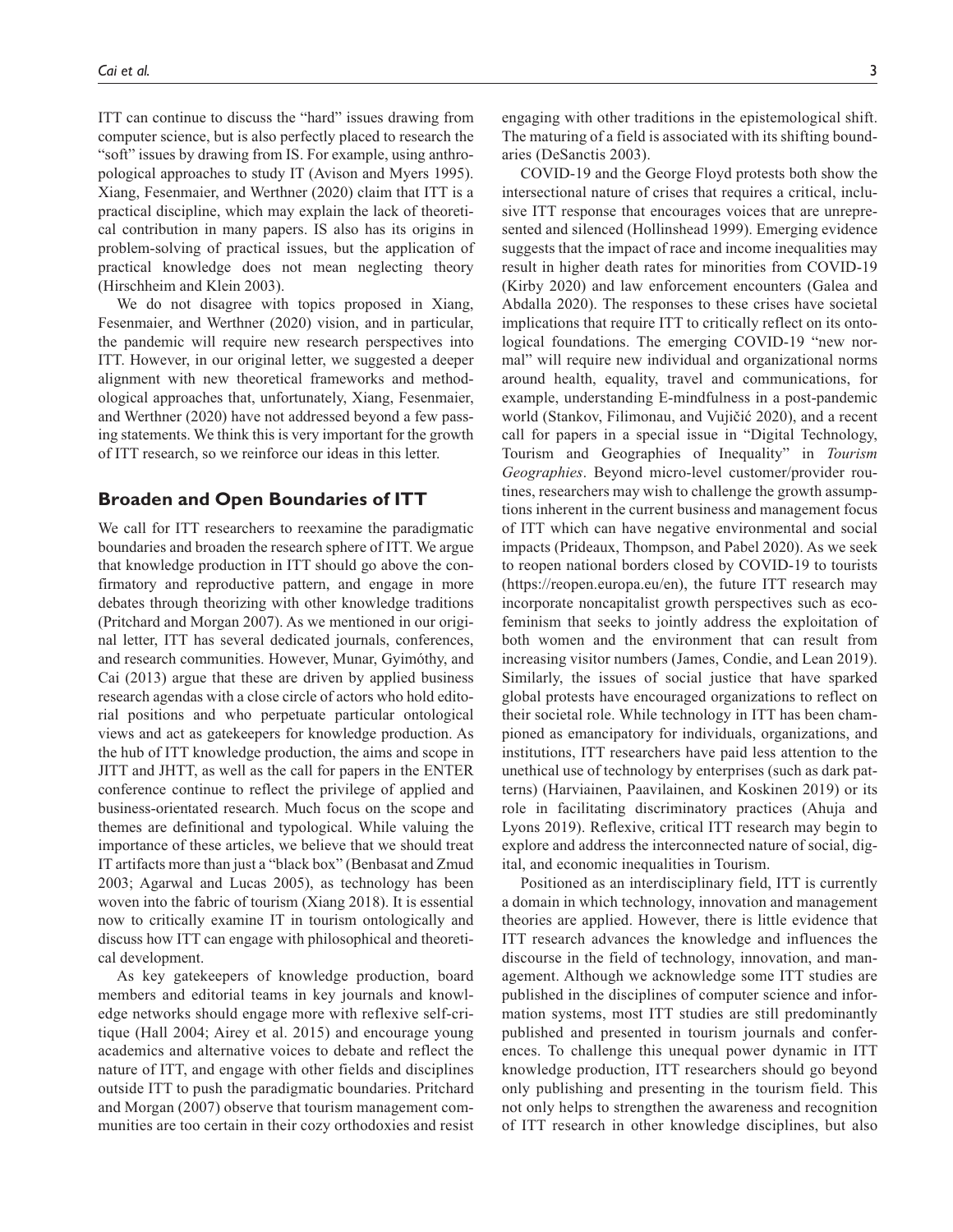allows ITT researchers to engage in theorizing and contributing to a broader knowledge by focusing on the dynamic and hybrid togetherness of tourism and IT artifacts in an embedded social and cultural context, thereby enabling neighboring disciplines to learn from each other (Davies, Manning, and Söderlund 2018). Furthermore, we encourage researchers to initiate and create environments outside the tourism field for ITT research to flourish. This includes proposing ITT special issues in prestigious journals, dedicated ITT conference tracks in established conferences in relevant knowledge disciplines, and collaborations between fields at both individual and organizational levels. We are pleased that there are some attempts at this, for example, a special issue on tourism scale development in the *Journal of Business Research* (2020), and we encourage ITT scholars to propose more in other disciplines.

In the past two decades, we witnessed a growing number of researchers who have reached beyond the hegemonic (post)positivist domain and engage with a critical lens in understanding gendered embodied experiences, political and ethical issues, social justice, and (in)equality (Ateljevic, Pritchard, and Morgan 2007). ITT researchers and gatekeepers should look beyond the repeating and privileged area (Hollinshead 1999) and widen the gaze into the "world of ITT," and reflexively critique their own situatedness and social practices that shape the knowledge force-fields (Tribe 2006).

# **Methodology and Theorizing**

While Xiang, Fesenmaier, and Werthner (2020) encouraged ITT alignment with computer science (we do not disagree), it is important that neighboring disciplines that have a joint interest in similar topics learn from each other to encourage cross-fertilization and collaboration between research disciplines (Davies, Manning, and Söderlund 2018). ITT and IS both have a joint interest in IT, and to encourage collaborative learning and cross-fertilization, Davies, Manning, and Söderlund (2018) encourage the use of meta-theories— "theoretical framework or paradigms with generic and reflexive qualities that prompt scholars to question established assumptions" (p. 971). Munar, Gyimóthy, and Cai (2013) listed some potential meta-theories for ITT research, and we advocate for some additional meta-theories that we argue could easily be aligned with ITT. For example, affordance theory (Gibson 1977; Leonardi 2011), sociomateriality (Orlikowski and Scott 2008) structuration theory (Giddens 1984), actor–network theory (Latour 1987), and practice theory (Feldman and Orlikowski 2011). There is also a Wiki that lists further theories used in IS research (Larson and Eargle 2015), which includes theories used in critical, interpretive, and (post)positivist research, and we urge ITT researchers to draw further from these theoretical perspectives. By doing so, it is important for ITT to remain rigorous and use concepts from other disciplines critically (Avison

and Elliot 2006), adapt theories (Truex, Holmström, and Keil 2006) for the ITT perspective, and engage with experts from other disciplines (Davies, Manning, and Söderlund 2018).

Pourfakhimi, Duncan, and Coetzee (2019) and Pourfakhimi et al. (2020) argue that the issue of theory has not been solved in ITT research. They argue that eTourism technology acceptance has largely been relying on a narrow group of early classic cognitive theories, for example, TAM and UTAUT. This narrow focus not only leads to poor theoretical contributions with confirmatory results but also impedes the ground-breaking insights that push paradigmatic boundaries of the field. The progress of knowledge production in eTourism and technology acceptance has fallen behind in its fundamental fields (Gretzel 2011), including tourism.

Xiang, Fesenmaier, and Werthner (2020) disagreed with our methodological vision, despite this being earlier advocated by Gretzel (2011) who argued for "methodological rethinking"; to move away from one-off and one-context research, and advocate for more replication or systematic expansion of existing theories, as well as longitudinal studies. We agree with Gretzel (2011) and provide our ideas for methodological rethinking here. For example, Munar and Bødker (2014) discussed design-related issues through a critical lens. ITT researchers can draw on IS design science methodologies (e.g., Hevner et al. 2004; Peffers et al. 2008) or including longitudinal studies (Gretzel 2011) by using ethnographically informed design science (Baskerville and Myers 2015). There are other methodologies that we believe could add alternative voices for ITT scholars, for example, ethnography (Myers 1999), critical ethnography (Myers 1997), interpretive studies (Klein and Myers 1999), critical studies (Myers and Klein 2011), grounded theory (Urquhart 2012), action research (Baskerville and Myers 2004), visual methods (Whiting et al. 2018), multimethod research designs (Mingers 2001), or from other areas of tourism research such as LEGO® Serious Play® (Simon, Neuhofer, and Egger 2020).

Methodologies that explicitly incorporate context have been used to develop evolutionary/co-evolutionary theory that goes beyond typology/classification. More recently, these approaches have been extended in the IS domain to incorporate the growing volume of trace data to build theory that attempts to explain digital socio-technical phenomena (Benbya et al. 2020). We further emphasize that many of the methodologies stated above have been developed from an IS perspective, but we believe that ITT researchers could further develop them from the unique perspective that tourism can offer. In a related argument, these methodologies also make the process of theorizing explicit. IS has debated the nature of theory, the process of theorizing, and more broadly the role of theory in the discipline (Siponen and Klaavuniemi 2019); ITT has not yet done so.

We believe that for the ITT field to grow and flourish, these issues need to be solved. We made some suggestions in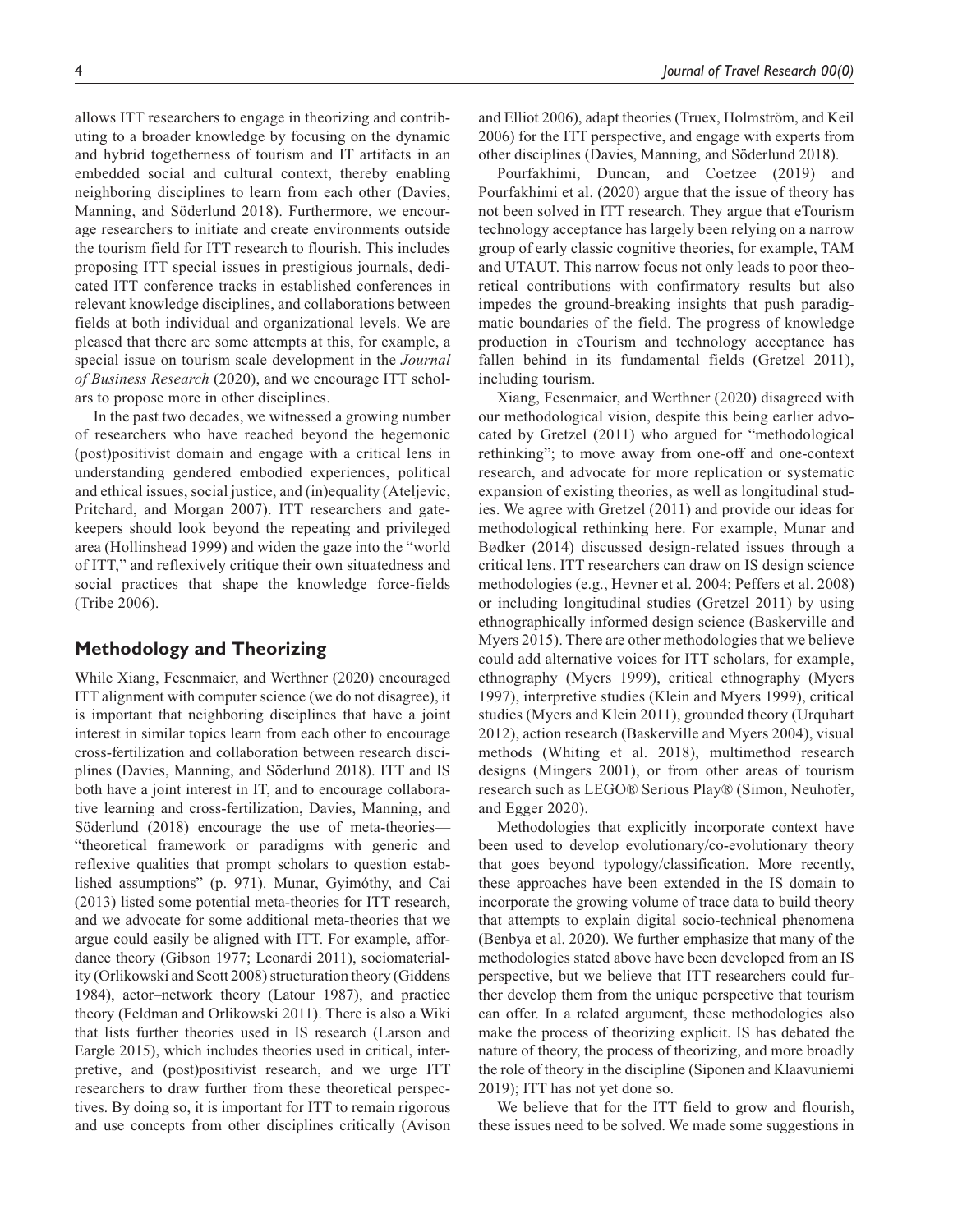our original letter, many of which follow on Gretzel (2011) who, drawing from Tribe (2008), urges for a critical theory approach to ITT and broader use of theoretical perspectives from other disciplines such as sociology. We further urge that because IS research already has a long history of drawing from sociological, anthropological, and psychological theories (among others) in examining IT artifacts, it is uniquely placed for ITT to draw on these insights and embrace them into a tourism perspective. We acknowledge that the wider tourism research has drawn from these disciplines, but the difference is that IS draws on these disciplines to understand issues related to the IT artifact. Adopting this approach can expose ITT researchers to new ways of thinking, identify new theoretical or methodological resources, enhance or challenge existing tourism theory, or set a new tourism research agenda (Kock, Assaf, and Tsionas 2020).

### **Knowledge Dissemination**

A discussion on developing ITT further necessarily involves a critical examination of knowledge dissemination as well as production. ITT knowledge is not only shared via research artifacts and interactions but via undergraduate and postgraduate courses. The latter is a significant domain to be examined as ITT learners begin the process of developing professional identities that are shaped by subsequent practice. Emerging work in sustainable tourism recognizes the value of developing learners as citizens, which may contrast with the customer–supplier dyad that underpins extant ITT research (Boluk, Cavaliere, and Duffy 2019; Johnson and Morris 2010). Agarwal and Lucas (2005) have argued that established academics are successful because they are able to publish similar studies and, therefore, train their doctoral students to do the same. There is no incentive to change because it is hard to shift focus without journals calling for different kinds of papers. Therefore, following from Agarwal and Lucas (2005), we argue that ITT editors should encourage nontraditional ITT theories and methodologies (some we mentioned above), and to encourage doctoral students to learn both traditional and nontraditional approaches. Furthermore, similar to IS, ITT can develop guidance for ITT doctoral students to develop high-impact and high-visibility research.

Boluk et al. (2019) point out that quality education offers a substructure to achieve sustainability and offer a framework for the development of critical tourism citizens—a guideline that could be applied also to ITT education in order to foster criticality among its students. Accordingly, strategies for critical education should focus on *critical praxis*, *critical positionality*, and *critical reflection*. Critical praxis refers to bringing critical topics, dialogue, and reflection into real-world situations, forcing students to uncomfortably confront their own behaviors (p. 876) in domains such as gender, race, and class. Critical positionality refers to an examination of power, privilege and position (p. 875)—*why one thinks in*  *a certain way*—engaging with issues such as Western-centric academia and social and technological inequalities, which has been debated in IS (Bosch 2017) but not ITT. Finally, Boluk, Cavaliere, and Duffy (2019) propose critical reflection as an outcome of the discussion of critical topics. For example, ITT, like other business-oriented domains, is largely embedded in tacit assumptions of capitalism and neoliberalism, where production and consumption are generally favored over critical reflection (Niewiadomski 2020). Future ITT educators need to encourage students to actively consider their critical positioning, supporting their development as reflective ITT researchers and practitioners, aware of issues such as institutional and power structures. This process can be supported by the development of a body of critical ITT scholarship that realizes its interdisciplinary potential.

### **Conclusion**

In this article, we responded to Xiang, Fesenmaier, and Werthner (2020) and further elaborated on our ideas for rethinking knowledge creation in ITT research. We reemphasize our original positions in Cai and McKenna (2020) that ITT should not ignore the rich and diverse nature of IS research and engage in a wider theoretical and methodological development. We also set out an agenda for pushing the paradigmatic boundaries of ITT research in relation to knowledge production and research topics. In addition, to flourish as a field, ITT research must engage more with theoretical and methodological advancements, alongside knowledge dissemination practices. We hope this discussion will contribute to more inclusive and hopeful development of ITT research.

#### **Declaration of Conflicting Interests**

The author(s) declared no potential conflicts of interest with respect to the research, authorship, and/or publication of this article.

#### **Funding**

The author(s) received no financial support for the research, authorship, and/or publication of this article.

#### **ORCID iDs**

Wenjie Cai **D** <https://orcid.org/0000-0002-1505-7240> Brad McKenna **<https://orcid.org/0000-0002-2219-7508>** Philipp Wassler **D** <https://orcid.org/0000-0001-6455-0616>

#### **References**

- Agarwal, Ritu, and Vasant Dhar. 2014. "Editorial—Big Data, Data Science, and Analytics: The Opportunity and Challenge for IS Research." *Information Systems Research* 25 (3): 443–48.
- Agarwal, Ritu, and Henry C. Lucas. 2005. "The Information Systems Identity Crisis: Focusing on High-Visibility and High-Impact Research." *MIS Quarterly* 29 (3): 381–98.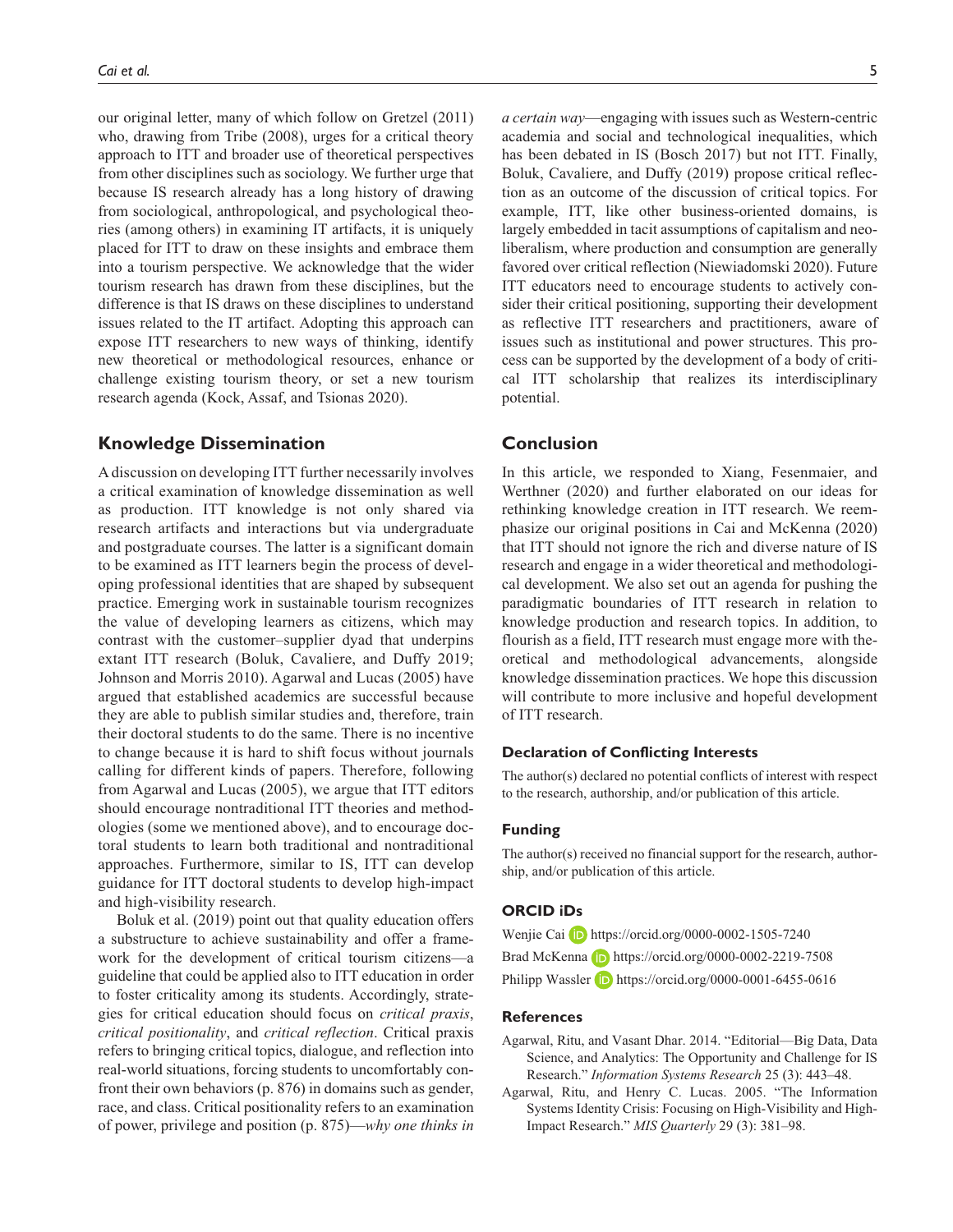- Ahuja, Rishi, and Ronan C. Lyons. 2019. "The Silent Treatment: Discrimination against Same-Sex Relations in the Sharing Economy." *Oxford Economic Papers* 71 (3): 564–76.
- Airey, David, John Tribe, Pierre Benckendorff, and Honggen Xiao. 2015. "The Managerial Gaze: The Long Tail of Tourism Education and Research." *Journal of Travel Research* 54 (2): 139–51.
- Ateljevic, Irena, Annette Pritchard, and Nigel Morgan, eds. 2007. *The Critical Turn in Tourism Studies: Creating an Academy of Hope*. Boston: Routledge.
- Avison, D., and S. Elliot. 2006. "Scoping the Discipline of Information Systems." In *Information Systems: The State of the Field*, edited by John Leslie King and Kalle Lyytinen. Chichester, UK: John Wiley & Sons.
- Avison, David, and Michael Myers. 1995. "Information Systems and Anthropology: An Anthropological Perspective on IT and Organizational Culture." *Information Technology & People* 8 (3): 43–56.
- Baskerville, Richard L., and Michael D. Myers. 2002. "Information Systems as a Reference Discipline." *Mis Quarterly* 26 (1):  $1 - 14$ .
- Baskerville, Richard L., and Michael D. Myers. 2004. "Special Issue on Action Research in Information Systems: Making IS Research Relevant to Practice: Foreword." *MIS Quarterly* 28 (3): 329–35.
- Baskerville, Richard L., and Michael D. Myers. 2015. "Design Ethnography in Information Systems." *Information Systems Journal* 25 (1): 23–46.
- Benbasat, Izak, and Robert W. Zmud. 2003. "The Identity Crisis within the IS Discipline: Defining and Communicating the Discipline's Core Properties." *MIS Quarterly* 27 (2): 183–94.
- Benbya, Hind, Ning Nan, Hüseyin Tanriverdi, and Youngjin Yoo. 2020. "Complexity and Information Systems Research in the Emerging Digital World." *MIS Quarterly* 44 (1): 1–17.
- Bødker, Mads, and Ana María Munar. 2014. "New Territories in Information Technologies and Tourism Research." In *The Wiley Blackwell Companion to Tourism*, edited by Alan A. Lew, C. Michael Hall, and Allan M. Williams, 262–74. Oxford, UK: John Wiley & Sons.
- Boluk, Karla Aileen, Christina Teresa Cavaliere, and Lauren Nicole Duffy. 2019. "A Pedagogical Framework for the Development of the Critical Tourism Citizen." *Journal of Sustainable Tourism* 27 (7): 865–81.
- Bosch, Tanja. 2017. "Twitter Activism and Youth in South Africa: The Case of #RhodesMustFall." *Information, Communication & Society* 20 (2): 221–32.
- Buhalis, Dimitrios. 1998. "Strategic Use of Information Technologies in the Tourism Industry." *Tourism Management* 19 (5): 409–21.
- Buhalis, Dimitrios, and Rob Law. 2008. "Progress in Information Technology and Tourism Management: 20 Years on and 10 Years after the Internet—The State of ETourism Research." *Tourism Management* 29 (4): 609–23.
- Cai, Wenjie, and Brad McKenna. 2020. "Knowledge Creation in Information Technology and Tourism Research." *Journal of Travel Research*. Published online February 24, 2020. doi:10 .1177%2F0047287520903142.
- Davies, Andrew, Stephan Manning, and Jonas Söderlund. 2018. "When Neighboring Disciplines Fail to Learn from Each Other:

The Case of Innovation and Project Management Research." *Research Policy* 47 (5): 965–79.

- DeSanctis, Gerardine. 2003. "The Social Life of Information Systems Research: A Response to Benbasat and Zmud's Call for Returning to the IT Artifact." *Journal of the Association for Information Systems* 4 (7): 360–76.
- Dijk, Stephan van, Hans Berends, Mariann Jelinek, A. Georges L. Romme, and Mathieu Weggeman. 2011. "Micro-institutional Affordances and Strategies of Radical Innovation." *Organization Studies* 32 (11): 1485–513.
- Feldman, Martha S., and Wanda J. Orlikowski. 2011. "Theorizing Practice and Practicing Theory." *Organization Science* 22 (5): 1240–53.
- Galea, Sandro, and Salma M. Abdalla. 2020. "COVID-19 Pandemic, Unemployment, and Civil Unrest: Underlying Deep Racial and Socioeconomic Divides." *JAMA*. Published online June 12. doi:10.1001/jama.2020.11132.
- Gibson, J. J. 1977. "The Theory of Affordances." In *Perceiving, Acting and Knowing*, edited by R. E. Shaw and J. Bransford, 67–82. Hillsdale, NJ: Lawrence Erlbaum.
- Giddens, A. 1984. *The Constitution of Society: Outline of the Theory of Structure*. Berkeley, CA: University of California Press.
- Gretzel, Ulrike. 2011. "Intelligent Systems in Tourism: A Social Science Perspective." *Annals of Tourism Research* 38 (3): 757–79.
- Gretzel, Ulrike, Matthias Fuchs, Rodolfo Baggio, Wolfram Hoepken, Rob Law, Julia Neidhardt, Juho Pesonen, Markus Zanker, and Zheng Xiang. 2020. "E-tourism beyond COVID-19: A Call for Transformative Research." *Information Technology & Tourism* 22 (2): 187–203.
- Hall, Michael. 2004. "Reflexivity and Tourism Research." In: *Qualitative Research in Tourism: Ontologies, Epistemologies and Methodologies*, edited by J. Phillimore and L. Goodson, 137–55. London: Routledge.
- Harviainen, J. Tuomas, Janne Paavilainen, and Elina Koskinen. 2019. "Ayn Rand's Objectivist Ethics Applied to Video Game Business." *Journal of Business Ethics*.
- Hassan-Montero, Yusef, Vicente P. Guerrero-Bote, and Félix De-Moya-Anegón. 2014. "Graphical Interface of the Scimago Journal and Country Rank: An Interactive Approach to Accessing Bibliometric Information." *El Profesional de La Información* 23 (3): 272–78.
- Hevner, Alan, Salvatore March, Jonsoo Park, and Sudha Ram. 2004. "Design Science in Information Systems Research." *MIS Quarterly* 28 (1): 75–105.
- Hirschheim, Rudy, and Heinz K. Klein. 2003. "Crisis in the IS Field? A Critical Reflection on the State of the Discipline." *Journal of the Association for Information Systems* 4 (1): 237–93.
- Hollinshead, Keith. 1999. "Surveillance of the Worlds of Tourism: Foucault and the Eye-of-Power." *Tourism Management* 20 (1): 7–23.
- Jaakkola, Elina. 2020. "Designing Conceptual Articles: Four Approaches." *AMS Review* 10 (1/2): 18–26.
- Jafari, Jafar. 1990. "Research and Scholarship: The Basis of Tourism Education." *Journal of Tourism Studies* 1 (1): 33–41.
- James, Donna, Jenna Condie, and Garth Lean. 2019. "Travel, Tinder and Gender in Digitally Mediated Tourism Encounters." In *The Geographies of Digital Sexuality*, edited by Catherine J.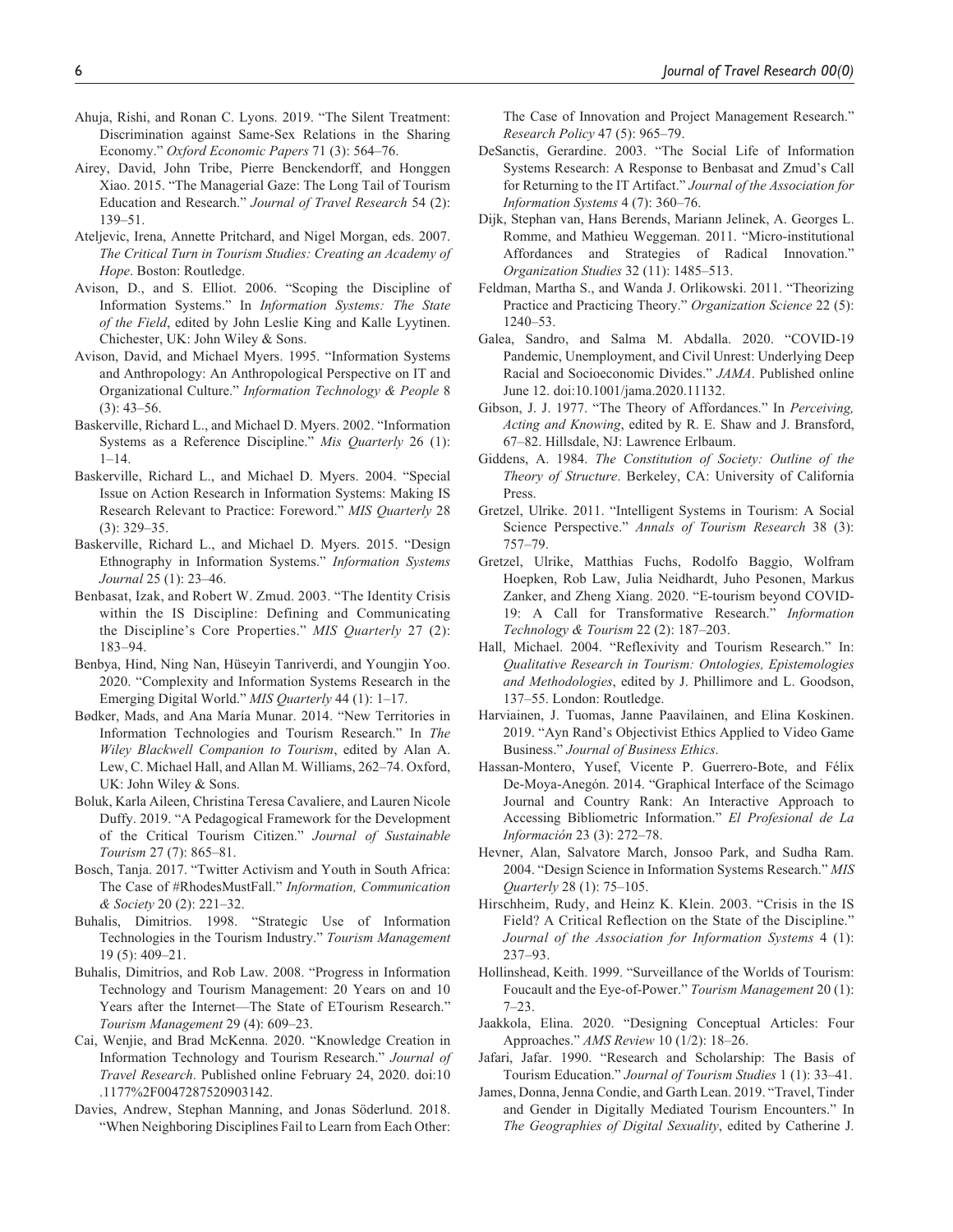Nash and Andres Gorman-Murray, 49–68. Singapore: Palgrave Macmillan.

- Johnson, Laura, and Paul Morris. 2010. "Towards a Framework for Critical Citizenship Education." *Curriculum Journal* 21 (1): 77–96.
- Jones, Matthew R., and Helena Karsten. 2008. "Giddens's Structuration Theory and Information Systems Research." *MIS Quarterly* 32 (1): 127–57.
- *Journal of Business Research*. 2020. "Scale Development in Tourism and Leisure Research: New Approaches, Theoretical and Methodological Issues." [https://www.journals.elsevier.](https://www.journals.elsevier.com/journal-of-business-research/virtual-special-issues/scale-development-in-tourism) [com/journal-of-business-research/virtual-special-issues/scale](https://www.journals.elsevier.com/journal-of-business-research/virtual-special-issues/scale-development-in-tourism)[development-in-tourism](https://www.journals.elsevier.com/journal-of-business-research/virtual-special-issues/scale-development-in-tourism) (accessed June 21, 2020).
- Kirby, Tony. 2020. "Evidence Mounts on the Disproportionate Effect of COVID-19 on Ethnic Minorities." *Lancet Respiratory Medicine* 8 (6): 547–48.
- Klein, Heinz K., and Michael D. Myers. 1999. "A Set of Principles for Conducting and Evaluating Interpretive Field Studies in Information Systems." *MIS Quarterly* 23 (1): 67–93.
- Kock, Florian, A. George Assaf, and Mike G. Tsionas. 2020. "Developing Courageous Research Ideas." *Journal of Travel Research* 59 (6): 1140–46.
- Larson, K. R., and D. Eargle. 2015. "Theories Used in IS Research Wiki."<http://is.theorizeit.org/>.
- Latour, B. 1987. *Science in Action: How to Follow Scientists and Engineers through Society*. Cambridge, MA: Harvard University Press.
- Leonardi, P. M. 2011. "When Flexible Routines Meet Flexible Technologies: Affordance, Constraint, and the Imbrication of Human and Material Agencies." *MIS Quarterly* 35 (1): 147–67.
- Mingers, John. 2001. "Combining IS Research Methods: Towards a Pluralist Methodology." *Information Systems Research* 12 (3): 240–59.
- Munar, Ana María, and Mads Bødker. 2014. "Information Technologies and Tourism: The Critical Turn in Curriculum Development." In *The Routledge Handbook of Tourism and Hospitality Education*, edited by Dianne Dredge, David Airey, and Michael J. Gross, 105–17. Abingdon, UK: Routledge.
- Munar, Ana María, and Szilvia Gyimóthy. 2013. "Critical Digital Tourism Studies." In *Tourism Social Media: Transformations in Identity, Community and Culture*, edited by Ana María Munar, Szilvia Gyimóthy, and Liping Cai, 18: 245–62. *Tourism Social Science Series*. Bingley, UK: Emerald.
- Munar, Ana María, Szilvia Gyimóthy, and Liping Cai. 2013. "Tourism Social Media: A New Research Agenda." In *Tourism Social Media: Transformations in Identity, Community and Culture*, edited by Ana María Munar, G. Szilvia, and C. Liping, 18:1–15. *Tourism Social Science Series*. Bingley, UK: Emerald.
- Myers, M. D. 1997. "Critical Ethnography in Information Systems." In *Information Systems and Qualitative Research*, edited by Allen Lee, Jonathan Liebenau, and Janice DeGross, 276–300. London: Chapman and Hall.
- Myers, M. D. 1999. "Investigating Information Systems with Ethnographic Research." *Communication of the AIS* 2 (23):  $1 - 20.$
- Myers, Michael, and Heinz Klein. 2011. "A Set of Principles for Conducting Critical Research in Information Systems." *MIS Quarterly* 35 (1): 17–36.
- Niewiadomski, Piotr. 2020. "COVID-19: From Temporary De-globalisation to a Re-discovery of Tourism?" *Tourism Geographies*.
- Orlikowski, W. J., and S. V. Scott. 2008. "Sociomateriality: Challenging the Separation of Technology, Work and Organization." *Academy of Management Annals* 2 (1): 433–74.
- Peffers, K., T. Tuunanen, M. Rothenberger, and S. Chatterjee. 2008. "The Design Science Research Methodology for Information Systems Research." *Journal of Management Information Systems* 24 (3): 45–77.
- Pourfakhimi, Shahab, Tara Duncan, and Willem Coetzee. 2019. "A Critique of the Progress of ETourism Technology Acceptance Research: Time for a Hike?" *Journal of Hospitality and Tourism Technology* 10 (4): 698–746.
- Pourfakhimi, Shahab, Tara Duncan, Louise Ould, Katie Allan, and Willem Coetzee. 2020. "Acceptance and Adoption of ETourism Technologies." *Handbook of E-tourism*, 1–31. Berlin: Springer.
- Prideaux, Bruce, Michelle Thompson, and Anja Pabel. 2020. "Lessons from COVID-19 Can Prepare Global Tourism for the Economic Transformation Needed to Combat Climate Change." *Tourism Geographies*. Published online May 13. doi: 10.1080/14616688.2020.1762117.
- Pritchard, Annette, and Nigel Morgan. 2007. "De-centring Tourism's Intellectual Universe, or Traversing the Dialogue between Change and Tradition." In *The Critical Turn in Tourism Studies: Creating an Academy of Hope*, edited by Irena Ateljevic, Annette Pritchard, and Nigel Morgan, 11–28. Boston: Routledge.
- Simon, Olga, Barbara Neuhofer, and Roman Egger. 2020. "Human-Robot Interaction: Conceptualising Trust in Frontline Teams through LEGO® Serious Play®." *Tourism Management Perspectives* 35:100692.
- Siponen, Mikko, and Tuula Klaavuniemi. 2019. "How and Why 'Theory' Is Often Misunderstood in Information Systems Literature." In *Proceedings of the 40th International Conference on Information Systems. Association for Information Systems*. Association for Information Systems.
- Staab, Steffen, Hannes Werthner, Francesco Ricci, Alexander Zipf, Ulrike Gretzel, Dan Fesenmaier, Cécile Paris, and Craig Knoblock. 2002. "Intelligent Systems for Tourism." *IEEE Intelligent Systems* 6:53–64.
- Stankov, Uglješa, Viachaslau Filimonau, and Miroslav D. Vujičić. 2020. "A Mindful Shift: An Opportunity for Mindfulness-Driven Tourism in a Post-Pandemic World." *Tourism Geographies*. Published online May 20. doi:10.1080/1461668 8.2020.1768432.
- Sutton, Robert I., and Barry M. Staw. 1995. "What Theory Is Not." *Administrative Science Quarterly* 40 (3): 371.
- Tribe, John. 2006. "The truth about tourism." *Annals of Tourism Research* 33(2): 360–381.
- Tribe, John. 2008. "Tourism: A Critical Business." *Journal of Travel Research* 46 (3): 245–55.
- Tribe, John. 2009. *Philosophical Issues in Tourism*. Bristol, UK: Channel View.
- Truex, Duane, Jonny Holmström, and Mark Keil. 2006. "Theorizing in Information Systems Research: A Reflexive Analysis of the Adaptation of Theory in Information Systems Research." *Journal of the Association for Information Systems* 7 (12): 797–821.